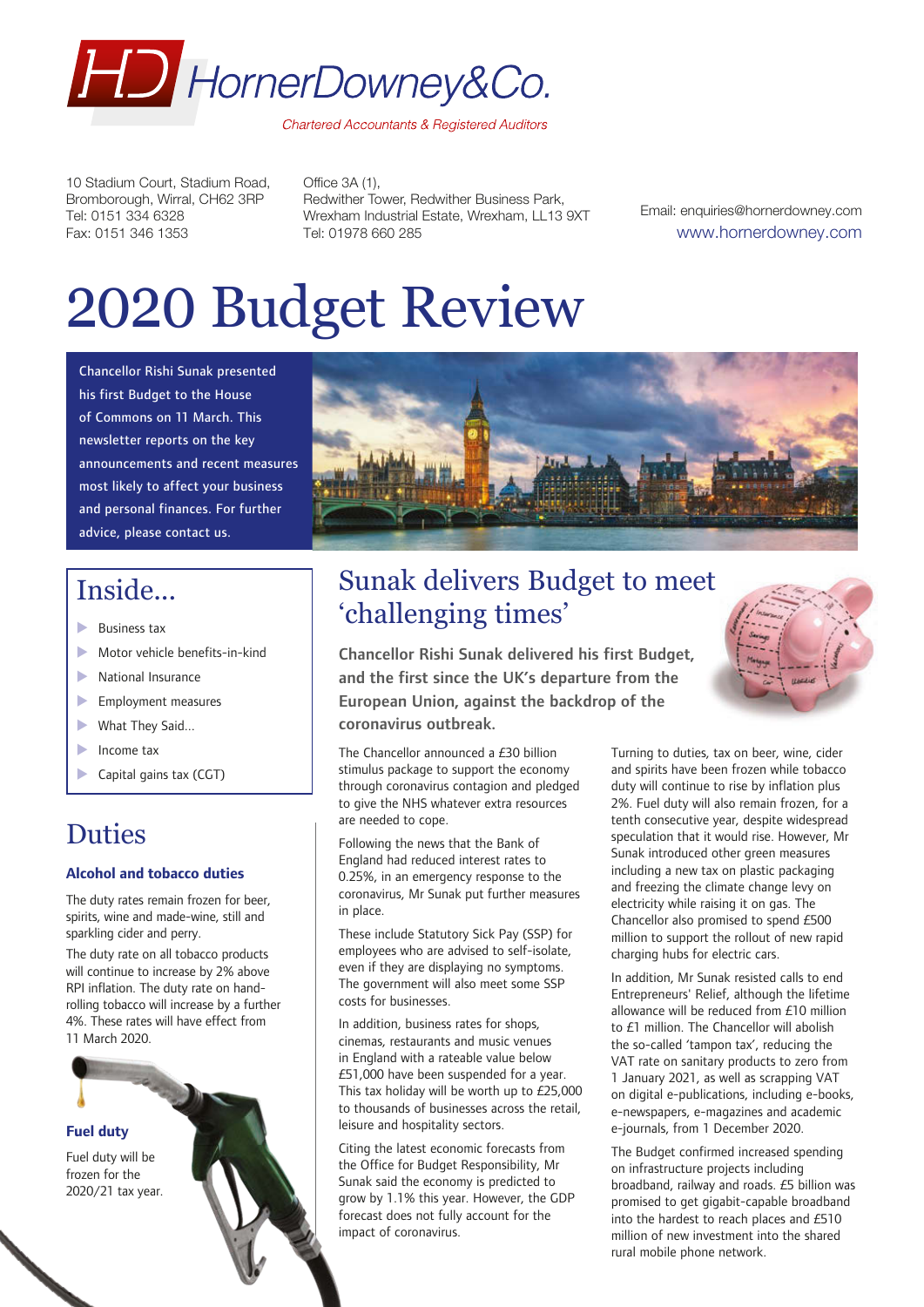# Business tax

### **Corporation tax**

Corporation tax rates are as follows:

| <b>Financial year from</b> | 1 April 2019 | 1 April 2020 |
|----------------------------|--------------|--------------|
| Corporation tax rate       | 19%          | 19%          |

## **Capital Allowances: Structures and Buildings Allowance**



The annual rate of capital allowances available for qualifying investments to construct new, or renovate old, non-residential structures and buildings will increase from 2% to 3%. The change will take effect from 1 April 2020 for corporation tax and 6 April 2020 for income tax.

### **Enhanced Capital Allowances in Enterprise Zones**

The government has announced the 100% first year allowance for investment in new plant and machinery within designated assisted areas within Enterprise Zones will remain available for expenditure incurred in relation to all areas, whenever designated, until at least 31 March 2021.

### **First year allowances for business cars from April 2021**

The government has announced an extension to 100% first year allowances for zero-emission cars, zero-emission goods vehicles and equipment for gas refuelling stations by four years from April 2021.  $CO<sub>2</sub>$  emission thresholds will also be amended from April 2021. These determine the rate of capital allowances available through which the capital expenditure for business cars can be written down. The thresholds will be reduced from 50g/km to 0g/km for the purpose of the first year allowances for low  $CO<sub>2</sub>$  emission cars and from  $110q/km$  to  $50q/km$  for the purpose of WDAs for business cars.

## **Research and Development (R&D) tax relief**

The rate of tax credit for companies falling within the Research and Development Expenditure Credit (RDEC) scheme will rise by 1% to 13% from 1 April 2020. This relief is given as an above the line credit for companies undertaking qualifying R&D.

Budget 2018 announced that, from 1 April 2020, the amount of payable R&D tax credit that a qualifying loss-making company can receive in any tax year will be restricted to three times the company's total PAYE and NICs liability for that year. The government has now announced the implementation of the restriction will be delayed to 1 April 2021.

# Motor vehicle benefits-in-kind

### **Employer provided cars**

The scale of charges for calculating the taxable benefit for an employee who has use of an employer provided car is computed by reference to bands of  $CO<sub>2</sub>$  emissions multiplied by the original list price of the vehicle. The maximum charge is capped at 37% of the list price of the car.

For 2019/20 the rates increased by 3% from the rates applying for 2018/19.

The government announced in Budget 2017 that  $CO<sub>2</sub>$  emissions for cars registered from April 2020 will be taxed based on the Worldwide harmonised Light vehicles Test Procedure (WLTP). Draft legislation has been issued to amend the previously planned benefit percentages for 2020/21 through to 2022/23:

- All zero emission cars will attract a reduced percentage of 0% in 2020/21 and 1% in 2021/22, before returning to the planned 2% rate in 2022/23.
- For cars registered before 6 April 2020, the current test procedure will continue to apply and there are no further changes to percentages previously set for 2020/21. These rates will be frozen at the 2020/21 level for 2021/22 and 2022/23.
- For cars first registered from 6 April 2020 most rates will reduce by 2% in 2020/21 before returning to planned rates over the following two years, increasing by 1% in 2021/22 and 1% in 2022/23.

A separate charge applies where private fuel is provided by the employer for a company car. The charge is calculated by applying the same percentage figure used to calculate the company car benefit to a fixed figure which for 2020/21 is set at £24,500. No fuel benefit applies to an electric car.

### **Company vans**

The taxable benefit for the unrestricted private use of vans is £3,490 for 2020/21. There is a further £666 taxable benefit if the employer provides fuel for private travel.

| 2020/21                    | Cars<br>registered<br>pre 6/4/20 | Cars<br>registered<br>after 5/4/20 |
|----------------------------|----------------------------------|------------------------------------|
| $CO2$ emissions<br>(q/km)  | % of list price<br>taxed         | % of list price<br>taxed           |
| 0                          | 0                                | 0                                  |
| $1 - 50$<br>Electric range |                                  |                                    |
| >130                       | $\overline{2}$                   | $\Omega$                           |
| 70-129                     | 5                                | 3                                  |
| $40 - 69$                  | 8                                | 6                                  |
| $30 - 39$                  | 12                               | 10                                 |
| $30$                       | 14                               | 12                                 |
| $51 - 54$                  | 15                               | 13                                 |
| For every extra 5          | $+1$                             | $+1$                               |
| 160 and above              | 37                               | n/a                                |
| 170 and above              | n/a                              | 37                                 |

*For fully diesel cars generally add a 4% supplement (unless the car is registered on or after 1 September 2017 and meets the Euro 6d emissions standard) but the maximum is still 37%. For emissions over 75g/km if the CO2 figure does not end in a 5 or a 0 round down to the nearest 5 or 0.*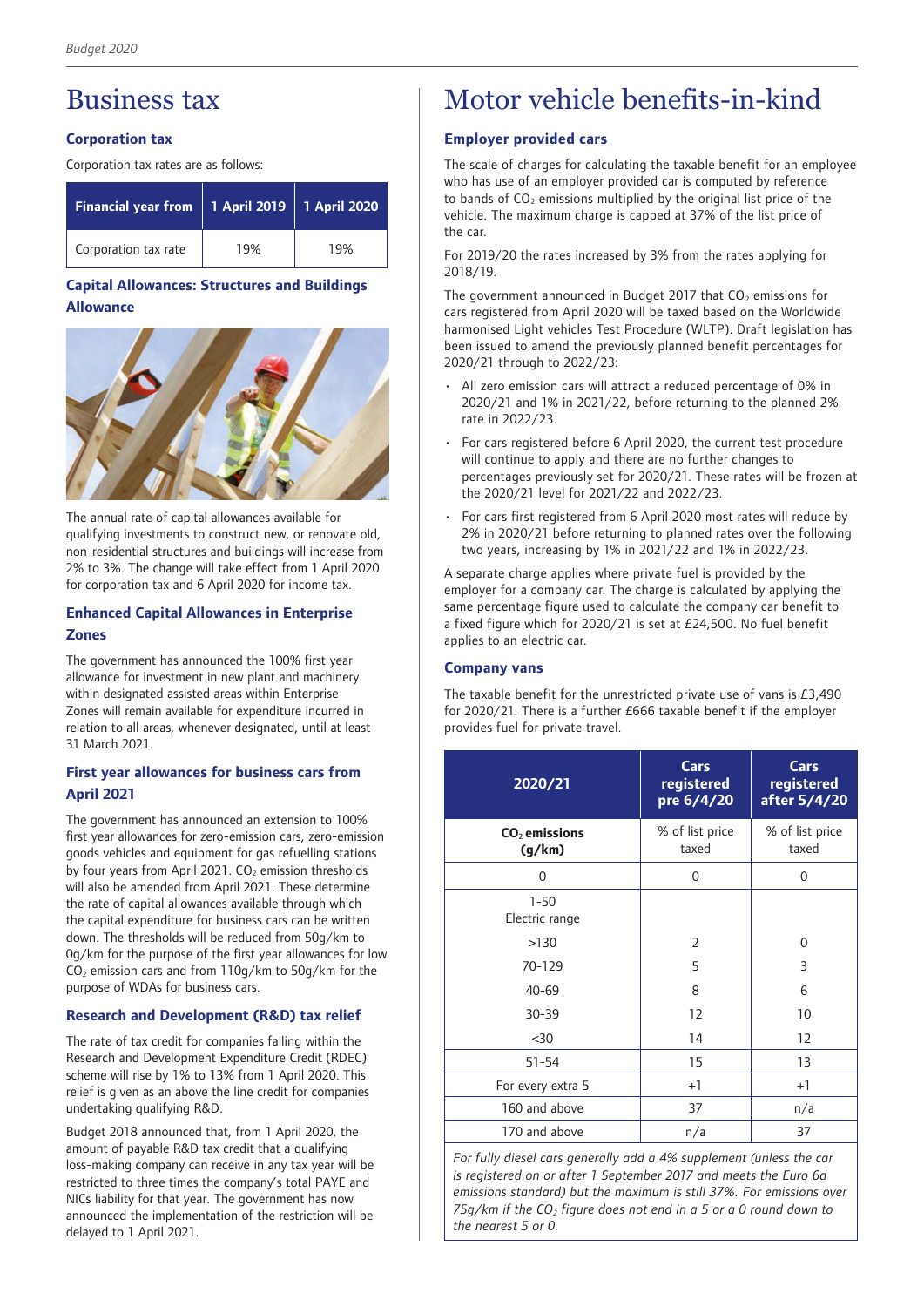# National Insurance

#### **2020/21 Class 1 (employed) rates**

| <b>Employee</b>   |    | <b>Employer</b>          |      |
|-------------------|----|--------------------------|------|
| Earnings per week | %  | <b>Earnings per week</b> | %    |
| Up to $£183$      | 0  | Up to $£169$             | 0    |
| $£183.01 - £962$  | 12 | Over $£169$              | 13.8 |
| Over £962         |    |                          |      |

Entitlement to contribution-based benefits for employees retained for earnings between £120 and £183 per week. The employer rate is 0% for employees under 21 and apprentices under 25 on earnings up to £962 per week.

| Class 1A (employers)    | On employee taxable benefits           | 13.8%              |
|-------------------------|----------------------------------------|--------------------|
| Class 1B (employers)    | On PAYE Settlement Agreements          | 13.8%              |
| Class 2 (self-employed) | Flat rate per week                     | £3.05              |
|                         | Small profits threshold                | $£6,475$ per annum |
| Class 3 (voluntary)     | Flat rate per week                     | £15.30             |
| Class 4 (self-employed) | On profits between £9,500 -<br>£50,000 | 9%                 |
|                         | Excess over £50,000                    | 2%                 |



#### **Statutory Sick Pay**

The government will support small and medium-sized businesses and employers to cope with the extra costs of paying COVID-19 related SSP by refunding eligible SSP costs. The eligibility criteria for the scheme include:

- the refund will be limited to two weeks per employee
- employers with fewer than 250 employees will be eligible. The size of an employer will be determined by the number of people they employed as of 28 February 2020
- employers will be able to reclaim expenditure for any employee who has claimed SSP (according to the new eligibility criteria) as a result of COVID-19
- employers should maintain records of staff absences, but should not require employees to provide a GP fit note
- the eligible period for the scheme will commence from the day on which the regulations extending SSP to self-isolators come into force.

#### **Employment Allowance**

The Employment Allowance provides businesses and charities with relief from their employer NICs bill. Regulations have been issued to restrict the Employment Allowance, from 6 April 2020, to those employers whose employer NICs bill was below £100,000 in the previous tax year. Employers who are connected to other employers (such as companies within a group) will need to add together all of their employer Class 1 NICs liabilities incurred in the tax year prior to the year of claim to determine eligibility.

The maximum Employment Allowance will be increased from  $E3,000$  to  $E4,000$  with effect from 6 April 2020.

From 6 April 2020 the Employment Allowance will operate as de minimis State aid. This means it will contribute to the total aid a business is entitled to under the relevant de minimis State aid cap.

# **National Insurance thresholds**

The government has recently announced National Insurance thresholds for 2020/21. Most thresholds will rise with inflation. Two thresholds, however, will rise by 10% from £8,632 to £9,500:

- the primary threshold which sets the level at which employees start to pay Class 1 National Insurance contributions (NICs)
- the lower profits limit which sets the level at which the self-employed start to pay Class 4 NICs.

The upper thresholds which apply to these two classes of NICs remain at £50,000.

The secondary threshold, which sets the level at which employers pay the main rate of NICs, only rises in line with inflation.

. . . . . . . . . . . . . . . .

# What They Said...

'This is the Budget of a government that gets things done.'

**Rishi Sunak, Chancellor of the Exchequer**

'The reality is that this is a Budget that is an admission of failure – an admission that austerity has been a failed experiment.'

**Jeremy Corbyn, Leader of the Labour Party** 

'In deeply challenging times, the Chancellor has worked against the clock to deliver two Budgets in one: a first for national resilience today and a second for economic ambition tomorrow.'

#### **Dame Carolyn Fairbairn, Director General of the Confederation of British Industry**

'This is a pro-small business Budget, which has delivered a high streets bonus, a series of Conservative manifesto promises to small businesses, and emergency steps to support small firms through the coronavirus outbreak.'

**Mike Cherry, National Chairman of the Federation of Small Businesses**